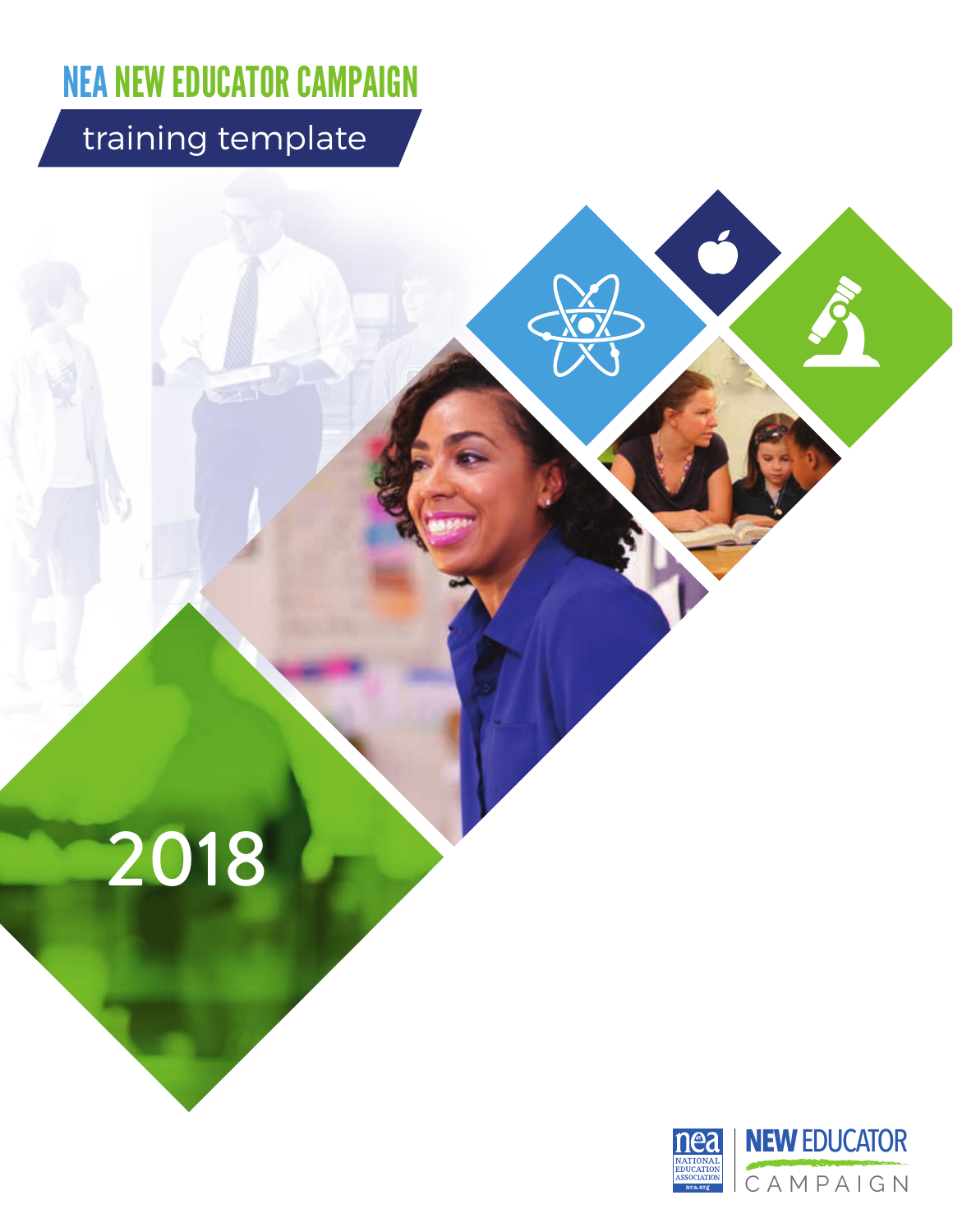The National Education Association is the nation's largest professional employee organization, representing 3 million elementary and secondary teachers, higher education faculty, education support professionals, school administrators, retired educators, and students preparing to become teachers.

#### **NEA OFFICERS**

Lily Eskelsen García President

Rebecca (Becky) Pringle Vice President

Princess Moss Secretary-Treasurer

#### **NEA EXECUTIVE COMMITTEE**

Eric R. Brown, Illinois Kevin F. Gilbert, Maryland Maury Koffman, Michigan Shelly Moore Krajacic, Wisconsin George Sheridan, California Hanna Vaandering, Oregon

#### **NEA EXECUTIVE DIRECTOR** John C. Stocks

#### **NEA Center for Organizing Staff**

Nathan Allen, Assistant Director, Local Growth & Strategic Initiatives, nallen@nea.org Matthew Bennet, Organizational Specialist, New Educator Campaign Lead, mbennet@nea.org Carlin Bunch, Data Lead, cbunch@nea.org Melissa Case, ESP/ Higher Education Director, mcase@nea.org Peter Witzler, Early Career Educators Lead, pwitzler@nea.org Toccaro Barkley, Administrative Lead, tbarkley@nea.org

**Zone Growth Organizers** Anne Mansfield, amansfield@nea.org Floyd Cox, fcox@nea.org Antonio Castanon Luna, acastanonluna@nea.org Candace Lilyquist, clilyquist@nea.org

PDFs of this guide @ https://goo.gl/5geC9V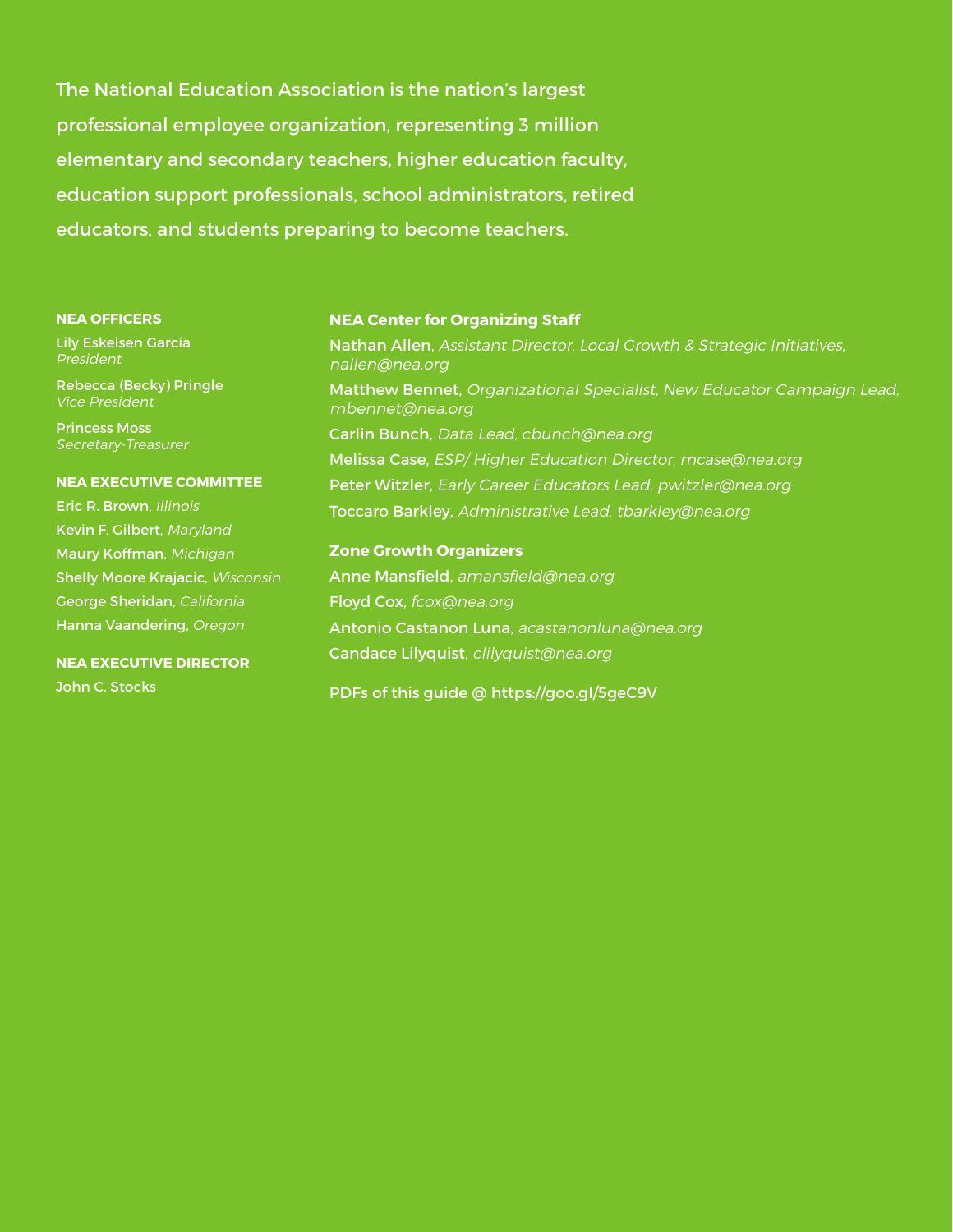## NEA NEW EDUCATOR CAMPAIGN

training template

# TABLE OF CONTENTS

| 4   | How to Use the New Educator Campaign Training Template |
|-----|--------------------------------------------------------|
|     | Module 1: Worksite Checkup                             |
| 5.  | Is Your Workplace Well Organized?                      |
|     | Module 2: Talking to New Educators & New Hires         |
| 7   | Basic Organizing Conversations with New Educators      |
| 9   | ISAHUEY - A Framework for 1:1 Conversations            |
|     | Module 3: Membership Asks                              |
|     | <b>10</b> What is Your Why?                            |
| 11. | <b>BRAG About Your Union!</b>                          |
|     | Module 4: Dues & Tough Questions                       |
|     | <b>12</b> Explaining Union Dues                        |
|     | 13 Answering Tough Questions: Affirm-Answer-Redirect   |
|     | Module 5: Mapping                                      |
|     | <b>15</b> Basic Mapping                                |
|     | <b>17</b> Advanced Mapping                             |

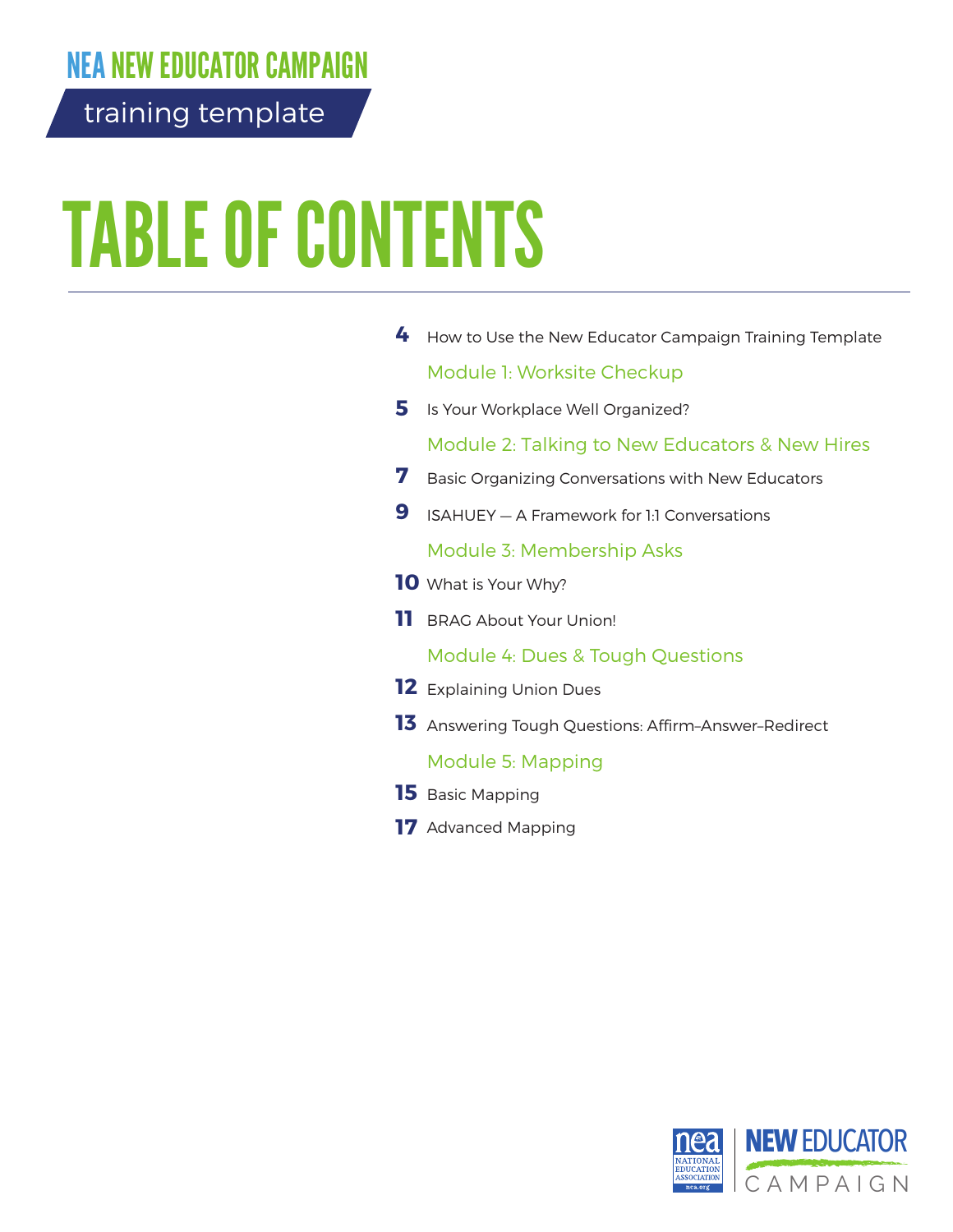## HOW TO USE THE NEW EDUCATOR CAMPAIGN WORKSITE REPRESENTATIVE TRAINING TEMPLATE

#### PDFs of this booklet, as well as each of the 5 modules, can be found here: https://goo.gl/5geC9V

Background: This guide is designed to be utilized by Local Presidents or Uniserv Directors when training building or association representatives to prepare them to conduct a successful New Educator Campaign. For an extended Train-the-Trainer for your staff or governance, contact Matthew Bennet at mbennet@nea.org

#### Module 1: Worksite Checkup

As the visible manifestation of the union for new educators, it is essential that worksite representatives understand their role in supporting and recruiting new educators. This training is designed for building representatives to fill out as an expectation of roles and to spark discussion. In well-organized local associations, building representatives are part of the local's distributive structure of communication, contract enforcement, new member recruitment, and resource distribution.

#### Module 2: Talking to New Educators & New Hires

1:1 conversations with new hires are essential to building their relationship with the local union and gathering data on the potential member with the New Educator interest card. This training provides a framework for locals to train their worksite representatives for authentic organizing conversations with a new hire in their building, incorporating reminders on educating the new member on the union, active listening, and making the ask for membership.

#### Module 3: Membership Asks

Recruiting and retaining membership is an essential part of building power for your members. To make a strong membership ask, local leaders must understand the heart of their organization, or its "why?", and the head of their organization, or its "what?". Participants should end this training with a thorough understanding that their association exists because excellent and committed educators demanded a voice at their workplace to advocate for their students.

#### How to train, short explanation

The Why of Membership: The training should start with Simon Sinek's "Start with Why" video (YouTube search for short edited version) to move the trainees away from asking potential members to join with responses around the tangible benefits of union membership to inspiring others to join around the ideals of a collective educator voice, professional respect, and advocacy for a highquality public education for all students regardless of zip code.

BRAG About Your Union: The training should begin with trainees discussing each box of the BRAG in small groups for 15 minutes. Facilitator should allow for five minutes of share out by letter so participants can discuss it.

#### Module 4: Dues & Tough Questions

It is essential to understand and explain our unified membership dues structure to new potential members. This training provides the local leader or staff with best practices around asking questions related to dues so that it is properly messaged and transparently explained. A calculator is provided for the addition of state and local dues calculations. This module also provides a page for explaining the NEA's dues spending for potential members, including the calculation for how much of their dues are sent back to state and local affiliates to fund Uniserv Director positions (\$52.04 in 2018).

#### Module 5: Mapping

Being able to discern trends and patterns in your worksite is an essential tool for worksite representatives. This training leads building leaders through a basic module designed to chart their building on a worksite roster and an advanced module to visually chart their worksite.

\*\*For an extended Train-the-Trainer for your staff or governance, contact Matthew Bennet at mbennet@nea.org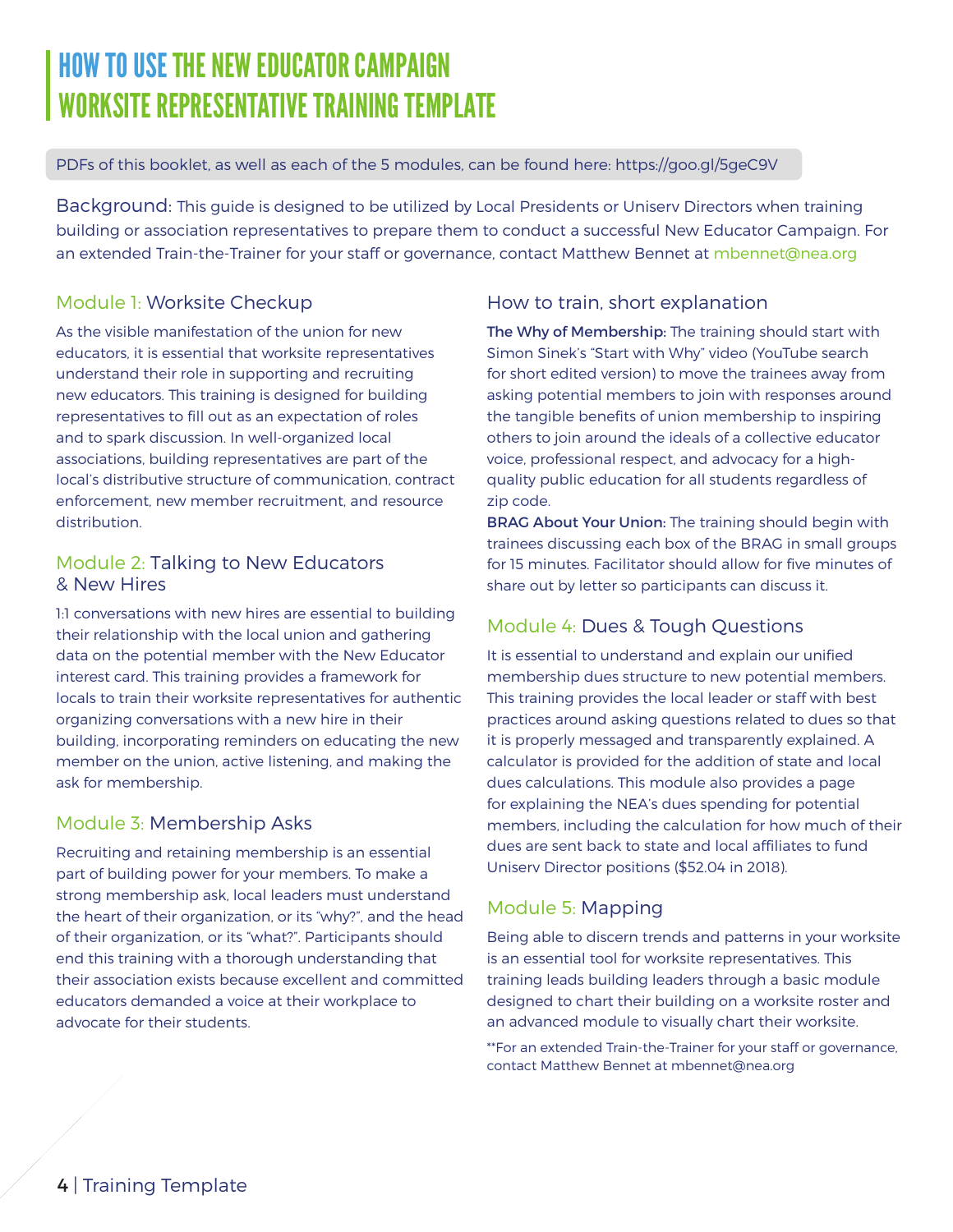## MODULE 1: WORKSITE CHECKUP

### What Does a Well-Organized Worksite Look Like?

The Association is visible in the worksite to members and administration.

- $\Box$  Association Representatives or Association Leaders make regular walk-throughs and have relationships with all members and potential members.
- **There is at least one Association Representative in every worksite.**
- $\Box$  Membership meetings happen regularly, are well-attended, and noticed by others.
- **E** Association Leaders attend every new-employee orientation.
- $\Box$  There is regular communication through up-to-date bulletin boards, member-to-member communication, flyers, and newsletters.

#### The Association defends and enforces the contract and work standards.

- □ Members mobilize and use collective action to solve everyday problems. Grievances are not the primary line of defense.
- $\Box$  Contracts are widely available and promptly distributed, both electronically and in print.
- $\Box$  Association Representatives are trained and empowered to resolve issues at the lowest level.
- $\Box$  Administrators do not act unilaterally or abusively, because they know they will meet resistance.

#### Members own their union.

- $\Box$  Members feel that their Association is strong and resolves problems.
- $\Box$  Association Representatives provide members immediate access to resources to resolve their problems.
- $\Box$  Members participate in Association-wide programs and campaigns.
- $\Box$  Members are proud they belong to the Association.
- $\Box$  Social events are well attended.

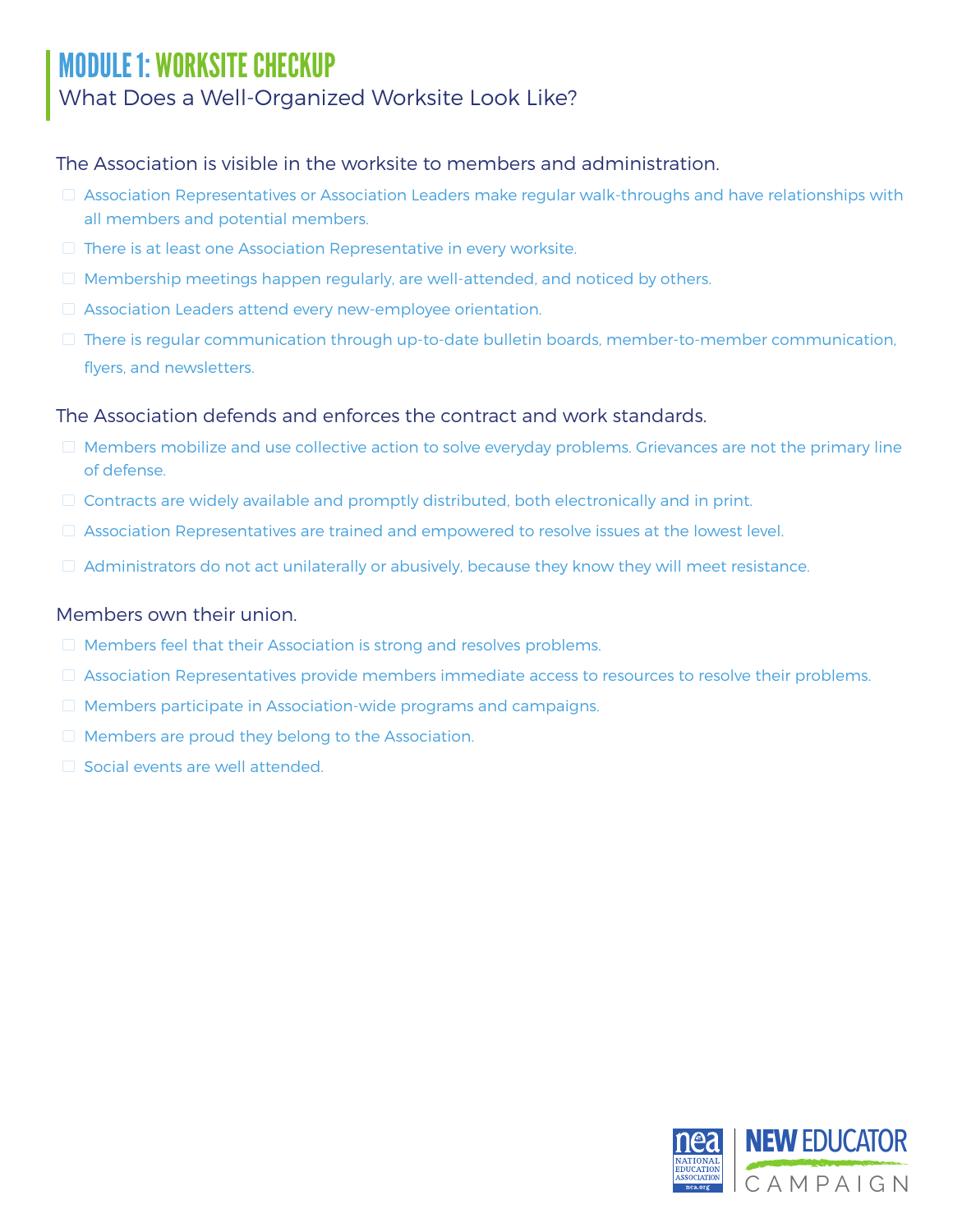## MODULE 1: WORKSITE CHECKUP Give Your Worksite a Checkup

#### Rate each statement with this scale.

- A. The statement is very true of your worksite.
- B. It's mostly true.
- C. It's true, in some areas.
- D. It's barely true, or not true at all.
- Association Representatives or Association Leaders make regular walk-throughs and have relationships with all members and potential members.
- There is at least one Association Representative in every worksite.
- Membership meetings happen regularly, are well-attended, and noticed by others.
- Association Leaders attend every new-employee orientation.
- There is regular communication through up-to-date bulletin boards, member-to-member communication, flyers, and newsletters.
- Members mobilize and use collective action to solve everyday problems. Grievances are not the primary line of defense.
- Contracts are widely available and promptly distributed, both electronically and in print.
- \_ Association Representatives are trained and empowered to resolve issues at the lowest level.
- Administrators do not act unilaterally or abusively, because they know they will meet resistance.
- Members feel that their Association is strong and resolves problems.
- Association Representatives provide members immediate access to resources to resolve their problems.
- Members participate in Association-wide programs and campaigns.
- Members are proud they belong to the Association.
- Social events are well attended.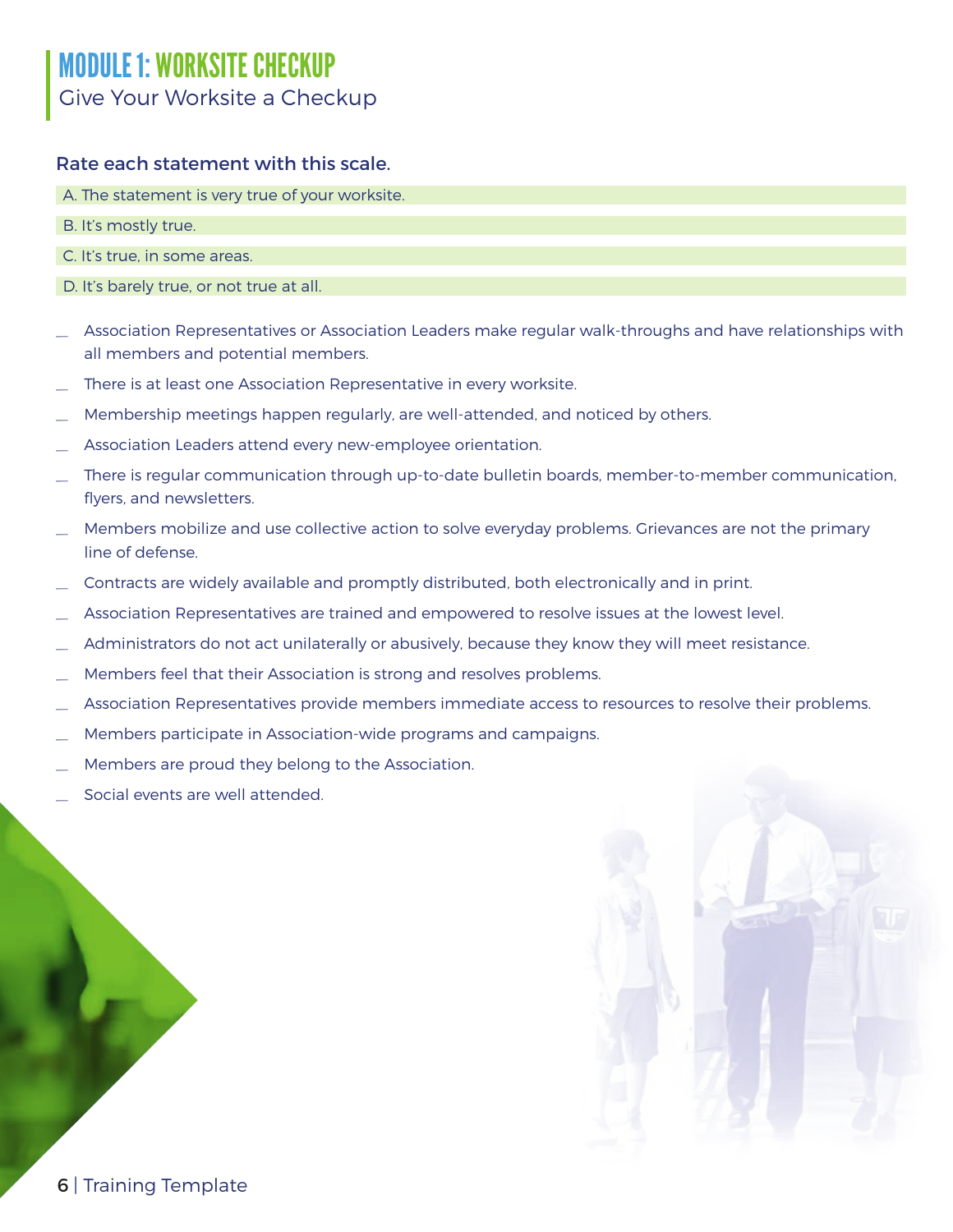## MODULE 2: TALKING TO NEW EDUCATORS & NEW HIRES TIPS for the Basic Organizing Conversation

The Millennial generation grew up with a barrage of advertising and media spin. Thus, they are primed to recognize authenticity. Nobody should follow a script mechanically, of course. Talk with people like human beings! But think of this outline and script as a tool. These steps can help you move towards the goal, so your colleague isn't left feeling like their time's been wasted with a spiel or gripe session. Done right, an organizing conversation leads to action.

#### **Your job is mostly to ask questions. You want your colleague to realize:**

- $\Box$  They care about a problem
- $\Box$  There are tools to fix this problem
- $\Box$  If your colleague really wants these challenges fixed/solved, they have to join you and your other colleagues in taking action and joining the association.

#### **Discover the ISSUES:**

Begin by asking questions—and listening to the answers—to learn what your new colleague cares about. Make your questions open-ended, especially when you are getting to know someone. When organizing around a particular issue, your questions may get more pointed. Still, even if you are dealing with a very pointed single issue, don't leap straight into "Will you sign this?" Instead, ask: "What are you most anxious about at the start of the year?"

The point is for your colleague to state what they are concerned about before you ask them to act. If you've discussed this issue before, you can still ask how it's affecting them today, or share someone else's story and get their reaction.



#### **AGITATE**—Go deeper on the issue:

React to what they tell you, and ask follow-up questions. By reacting, it allows them to feel they have permission to be angry or anxious, etcetera.

- $\Box$  The beginning of the school year can be daunting for all of us. What kind of questions do you have now?
- $\Box$  What are you most excited about?
- $\Box$  What are you most anxious about?
- $\Box$  Why did you choose to work at your school?

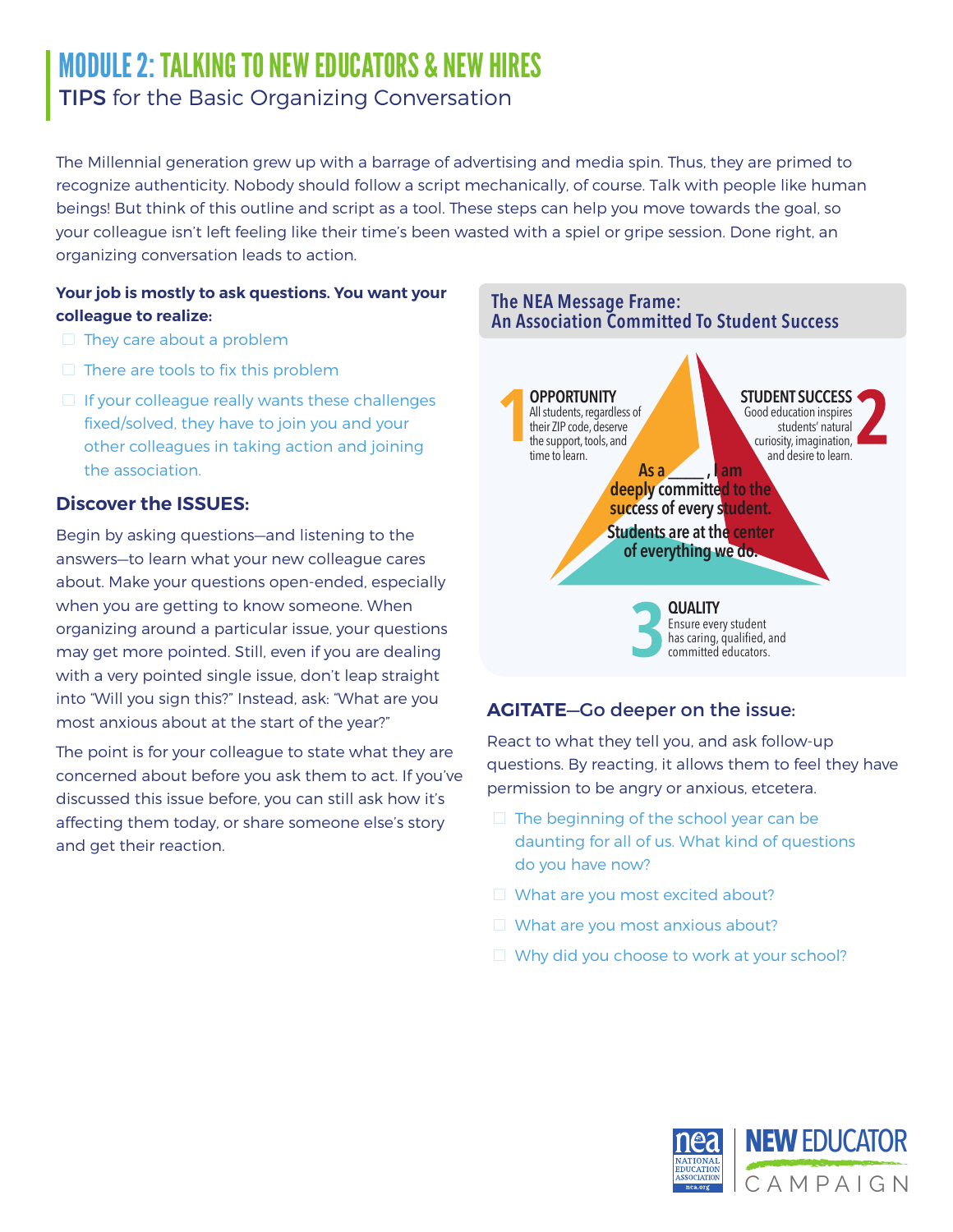## MODULE 2: TALKING TO NEW EDUCATORS & NEW HIRES continued

#### **Educate/Build a Vision**—The Union Difference:

Now that you've begun to know their story, it is time to offer them hope. Hope comes from your power in numbers and a winnable plan. You could say something like: "Let me tell you about our union because I think you will find it a great place to connect with other educators from across the district: (recent victory, proudest movement, what we won recently, who the union representative is). That is what it means to act like a union. It is us coming together to change things that need to be changed, and secure what is going well. Does that make sense?"

#### **Call the question**—MAKE THE ASK

Ask the new educator to be a part of the solution by taking a specific action. For this campaign, the specific action is the interest card and membership.

Helping them through this will be a lot easier when you're inviting them to action on what they've already said—not pushing an action you're trying to "sell."

#### **Set follow-up plan:**

Agree on the next step, and when to check back in. Maybe they are going to meet you Thursday to go to a membership meeting, or maybe they'll talk to two colleagues about filling out the interest card and membership form.

Remember, you're not trying just to pull off this one action. You're also trying to draw people gradually closer to the center and build an ongoing network of communication. You're trying to make standing up, in an organized way, a normal and natural part of workplace life.

#### Reminders on Active Listening

- **2 Avoid Distractions.** Look the other person in the eye, and put your phone away.
- **Slow Down.** Our brains process thoughts four times faster than spoken words. It's easy to skip ahead in a conversation, using your assumptions to fill in the gaps and plan your response. RESIST this urge. Focus on what is actually being said.
- **2** Do Not Interrupt. Take the time to hear the full story.
- **Y** Keep an Open Mind. Don't assume you already know what someone cares about just because they are a millennial. People will surprise you.
- **2 Do Not Fish.** Avoid leading questions like "Don't you agree that…"
- **Practice Empathy.** Sometimes people need to let off steam. Don't discourage them. Your immediate task is to hear what they have to say, NOT to judge.
- **2 Show that you hear what they are saying. React,** ask follow-up questions and repeat back what you understood. If you don't understand, ask.
- **C** Find Common Ground. You don't have to agree with every point, but look for areas of agreement, and acknowledge where you differ.
- **2 Don't Feel You Need to Sell Something**. An organizer is not a salesperson. You're genuinely looking to learn the other person's point of view and create something new together.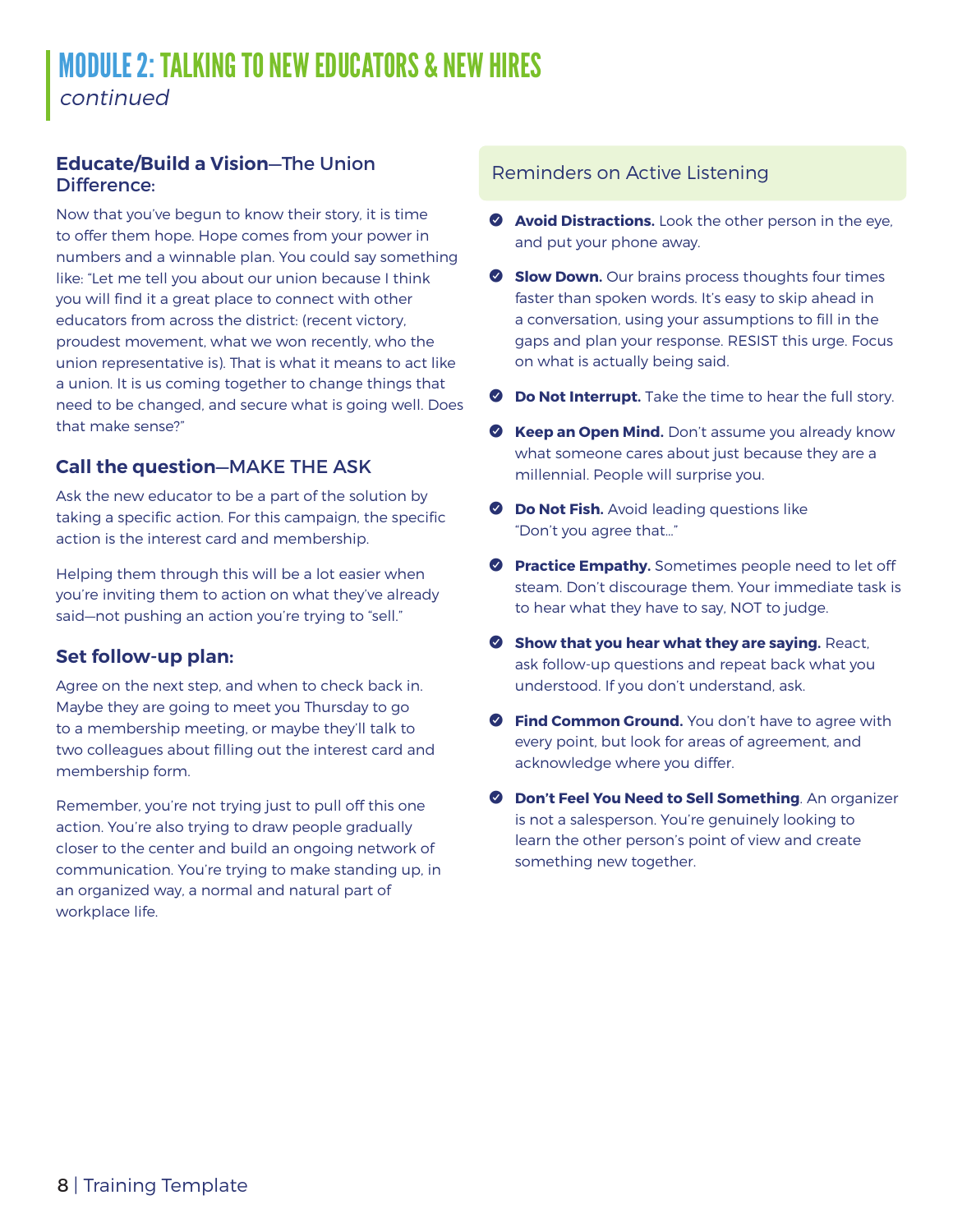## MODULE 2: TALKING TO NEW EDUCATORS & NEW HIRES

1 to 1 Conversations with New Educators ("ISAHUEY" Model)

Link to NEA 1:1 conversation video: https://www.youtube.com/watch?v=WY0usX7IIZo

| <b>Introduction</b>                          | Who are you? Why do you want to talk?                                                                                                                                                                                   |  |  |  |  |
|----------------------------------------------|-------------------------------------------------------------------------------------------------------------------------------------------------------------------------------------------------------------------------|--|--|--|--|
|                                              |                                                                                                                                                                                                                         |  |  |  |  |
| values and purposefully<br>share your own)   | (80% Listen/20% Talk) Share your story, ask questions and prompt<br>reflection "Why did you become an educator? What do you love<br>about this work? How did you come to be here?"                                      |  |  |  |  |
| <b>Story/Issues (Elicit their</b><br>Agitate | "What are you most excited about for this school year?                                                                                                                                                                  |  |  |  |  |
|                                              | Validate their issues.                                                                                                                                                                                                  |  |  |  |  |
|                                              | "I understand that." "How does that make you feel? Is that<br>frustrating?" "What is the impact on you? Your students? Your family?"                                                                                    |  |  |  |  |
| <b>Hope/ Vision of the Union/</b>            |                                                                                                                                                                                                                         |  |  |  |  |
| <b>Plan to Win</b>                           | Why is the UNION the solution?                                                                                                                                                                                          |  |  |  |  |
|                                              | What can we collectively do together to fix the problem?                                                                                                                                                                |  |  |  |  |
| Urgency                                      | "Clearly, these issues aren't going to change on their<br>ownit's time for people like you who really care to start<br>leading a change. The longer we wait, the worse it gets.<br>What's the impact of doing nothing?" |  |  |  |  |
| Educate                                      | Explain what's being done (or what can be done) to<br>address or work on these issues. Educate them about<br>the union, such as: mission, vision, purpose, dues,<br>victories, benefits, etc.                           |  |  |  |  |
| Your Ask for Commitment                      | Don't beat around the bush: Ask a Yes or no question!                                                                                                                                                                   |  |  |  |  |
| → Call the Question                          | Non-members → Will you join the only association fighting for<br>educators and our students?                                                                                                                            |  |  |  |  |
|                                              | Members/Supporters → Cive them assignments                                                                                                                                                                              |  |  |  |  |
|                                              | "With your help, we can make a changebut we can't do it<br>without you."                                                                                                                                                |  |  |  |  |
|                                              | "Are you ready to take action to move a positive change forward?"<br>(e.g. meet again to continue discussion, join the union, sign a<br>pledge card committing to further action, etc.)                                 |  |  |  |  |
|                                              | <b>Other Reminders</b>                                                                                                                                                                                                  |  |  |  |  |
|                                              | □ Creating tension / Uncomfortable silence (Count to 10)                                                                                                                                                                |  |  |  |  |
|                                              | $\Box$ Listen 80% / Speak 20%                                                                                                                                                                                           |  |  |  |  |
|                                              | Follow Up: How? When?                                                                                                                                                                                                   |  |  |  |  |
|                                              | dentify Leaders                                                                                                                                                                                                         |  |  |  |  |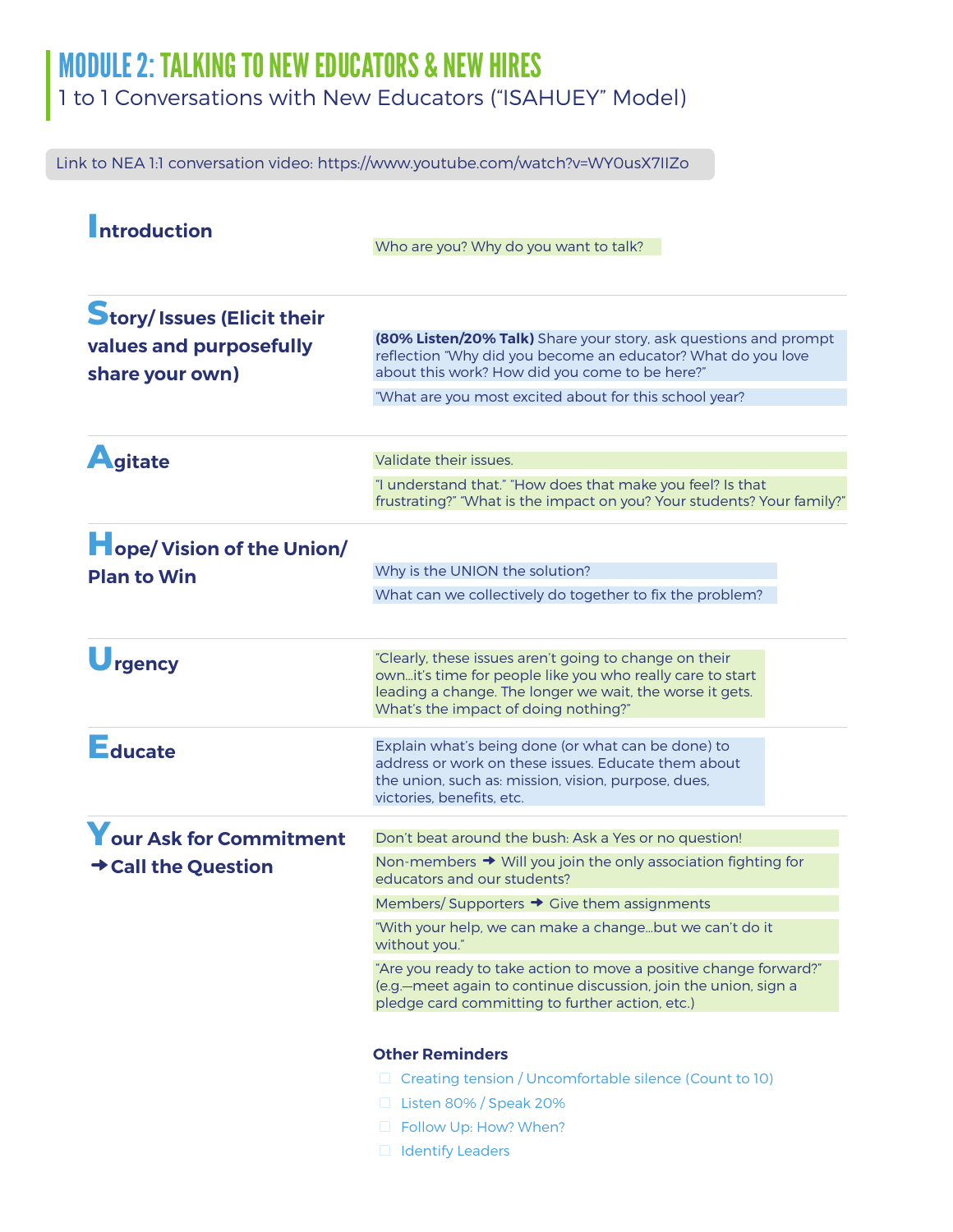#### **Show this video before starting this portion**

Simon Sinek—Start with WHY: https://www.youtube.com/watch?v=IPYeCltXpxwn



 $\lambda$ 

#### **What's my why? Why did I become an educator?**

**What's my union's why?**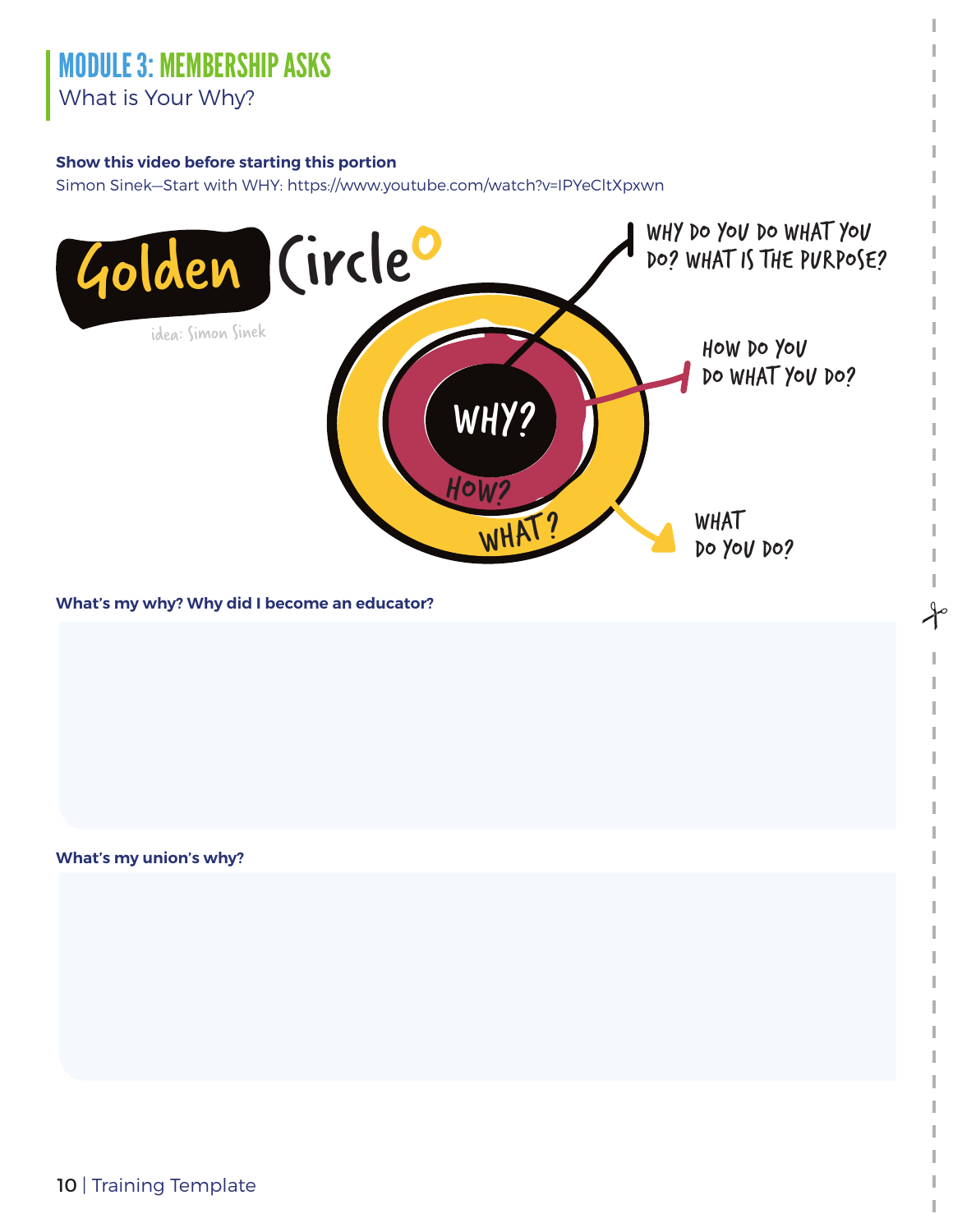## MODULE 3: MEMBERSHIP ASKS B.R.A.G. Sheet

What are the advantages of membership in our union? (i.e. A collective voice for public education)



How does my union support me and help me be the best educator I can be?

## **Achievements**

 $\int$ 

What have we achieved that makes a difference in the lives of my students?

## **Goals**

What achievements are we (or should we be) working to accomplish that will make a difference in the lives of my students?

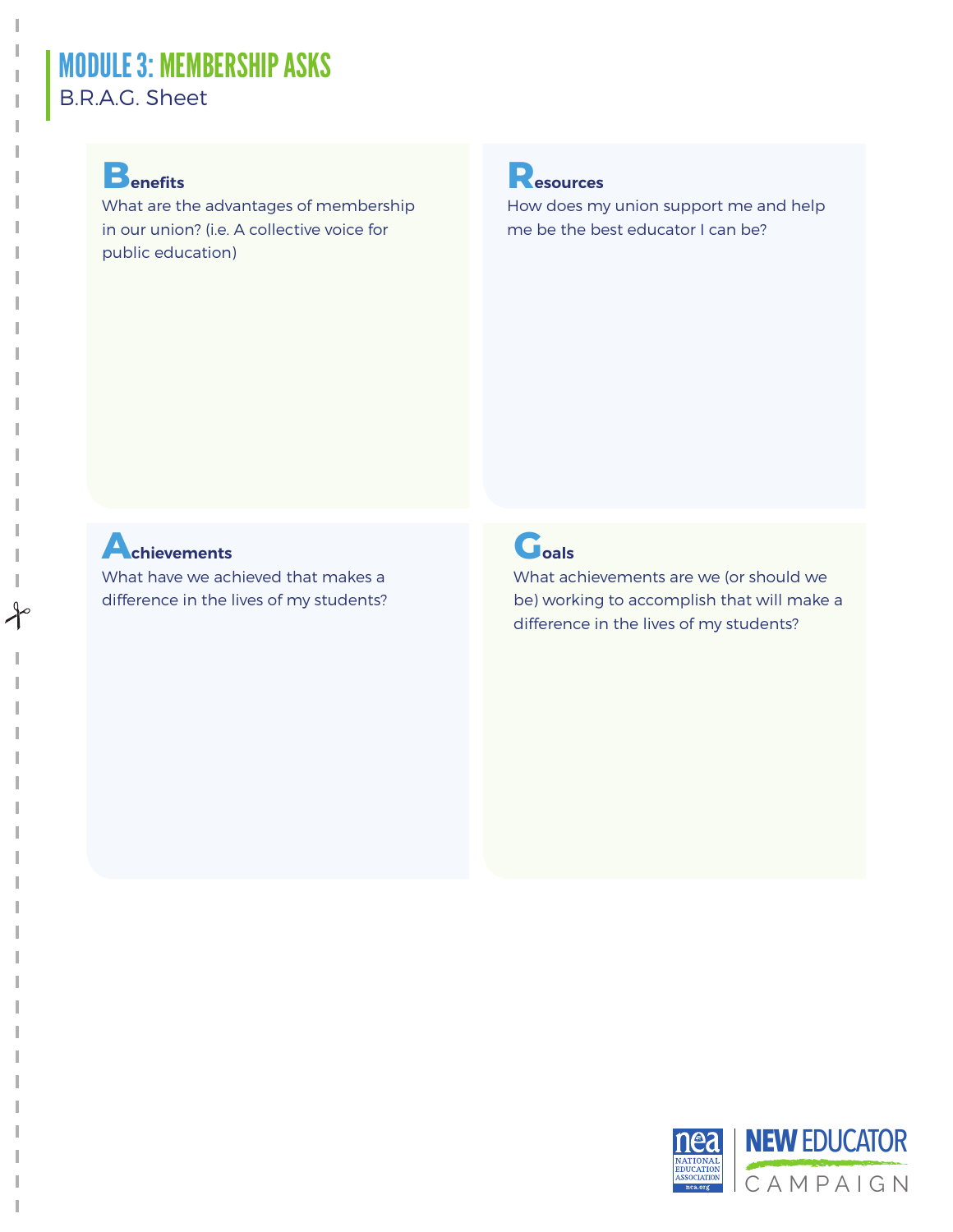## MODULE 4: DUES & TOUGH QUESTIONS Explaining Your NEA/SEA/LEA Unified Dues

It is essential to understand and explain our unified membership dues structure to new potential members. The calculator below can be used to calculate a new member's dues.

#### **When answering a potential member's questions about paying dues…**

- Y **Know your total dues amount but explain in cost per-pay-period or interval.** "Our dues are \$32 a pay period."
- Y **Understand the methods for payment in your local area and state.** (Payroll deduction, e-dues, check, credit card, etc.)

- Dues are a collective investment and a way to build power for working educators, not a burdensome expense. Unionized educators enjoy higher wages, and on average, have better health insurance, pensions, and job security than do unorganized educators.
- NEA doesn't set the dues. Only delegates to the NEA Representative Assembly, who are elected by our local or state association can vote to increase our dues. States set their dues at their State Representative Assembly and likewise for locals at their local annual meeting.
- Almost 30% (\$52.04) of NEA dues are returned to states as Organizing and Operational Support to our Affiliates, including the partial funding of all UniServ/Field Representative salaries.



#### Dues for the 2018-2019 school year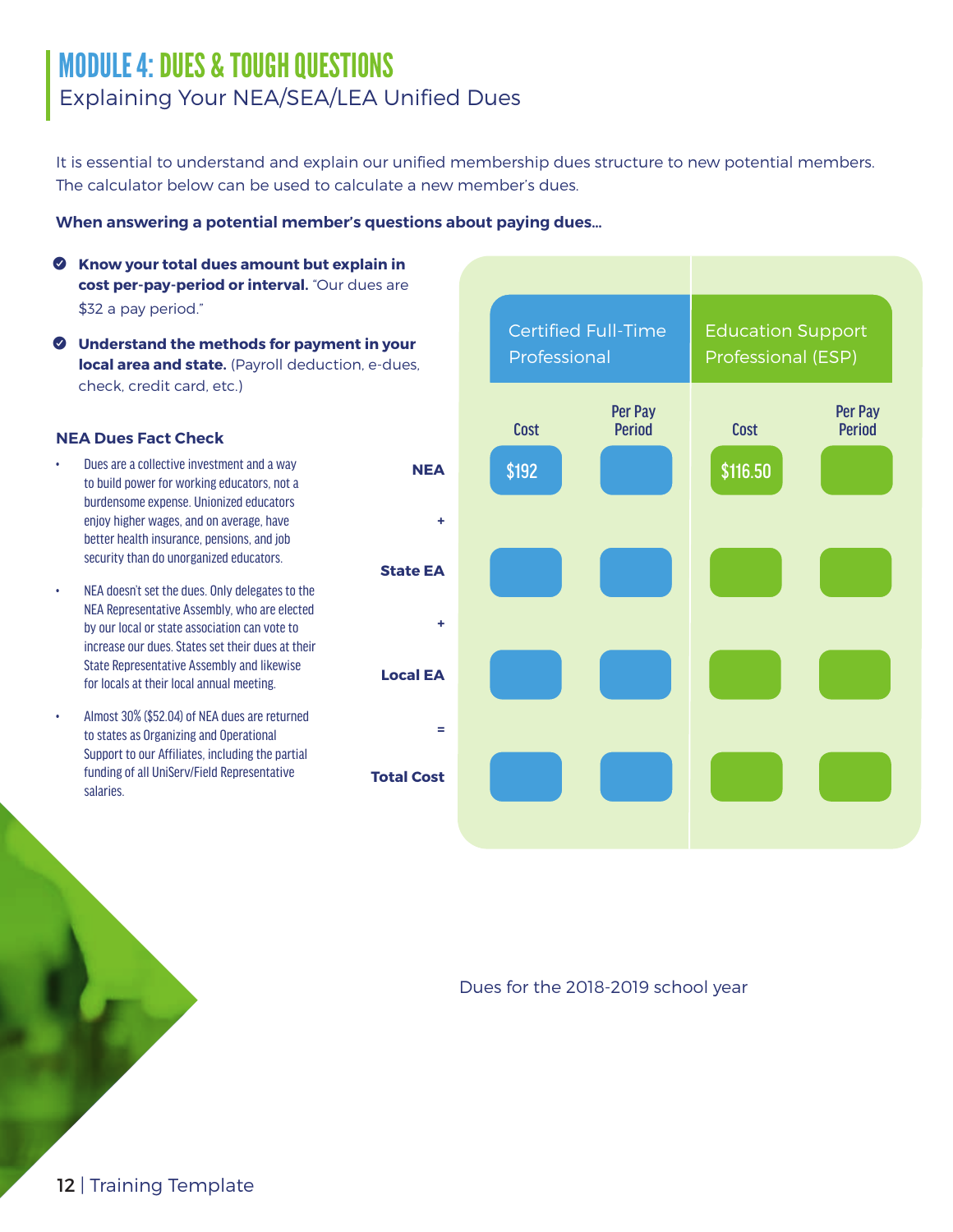## MODULE 4: DUES & TOUGH QUESTIONS

#### Answering Tough Questions: Affirm-Answer-Redirect

For this exercise, have trainees brainstorm the reasons people don't join the union and then chart it in small groups. Second, have the groups develop their answers in the format below: "Affirm—Answer—Redirect" Conversations often don't go exactly the way we had initially planned and that is ok and normal. It is important to keep the focus on your message. When people come to you riled up over the spin from education reformers or management, a good way to respond is "Affirm—Answer—Redirect."

**Affirm:** Let them know you're listening, you understand, and their feelings are valid. Your new colleagues may be scared to speak up or upset by what they've heard. Many have grown up without unions and have internalized the negative misconceptions about unions. Don't get mad at them—validate and educate them.

**Answer:** Give a truthful, concise answer to the question. Do not be evasive or your entire message will be lost. If there is a grain of truth to the message, say that up front. If you don't know the answer, don't guess. Tell them you'll find out and get back to them. Make sure you follow through, to maintain trust.

**Redirect:** Once you've answered the question, don't get bogged down in too much back-and-forth about it. Instead, be ready with a question that brings the conversation back to your message. Below are some simple answers to tough questions. You can use these or other answers you feel are more appropriate, but follow the process of affirm, answer and redirect.

| <b>QUESTIONS</b><br><b>Dues Costs: "I don't think</b><br>it is worth being involved<br>with the union because<br>dues are so expensive."                                                                      | <b>AFFIRM</b><br>I can understand<br>why you would be<br>concerned about dues. | <b>ANSWER</b><br>The dues are<br>The way our dues work is                                                                                                      | <b>REDIRECT</b><br>There are two ways that we get<br>our power as a union. Money<br>and people.                                                                                                                                                                                   |
|---------------------------------------------------------------------------------------------------------------------------------------------------------------------------------------------------------------|--------------------------------------------------------------------------------|----------------------------------------------------------------------------------------------------------------------------------------------------------------|-----------------------------------------------------------------------------------------------------------------------------------------------------------------------------------------------------------------------------------------------------------------------------------|
| Free Riders: "Why do I<br>have to join? Because I do<br>get the benefits without<br>paying for it."                                                                                                           | I can understand<br>why you would feel<br>that way.                            | Currently, (% of<br>members) of our<br>colleagues pay dues to<br>fund the bargaining of<br>our contract.                                                       | As you know, we are trying to solve<br>(insert issue here) this year and<br>our association is working hard to<br>make sure we are able to function<br>as professionals in our work.<br>Since we agree on that, we need<br>everyone involved to win this fight.<br>Will you join? |
| <b>Bad/Lazy Workers: "I have</b><br>heard that unions have<br>members who are incredibly<br>lazy or bad teachers.<br>Why would I be involved with<br>a union that is just going to<br>protect bad educators?" | I can understand your<br>concern.                                              | A union can't protect<br>anyone that is unable or<br>unwilling to do their job.<br>It is simply about having<br>a fair set of rules that<br>apply to everyone. | There is a process of handling<br>those unable or unwilling to do<br>their job. It is a distraction to talk<br>about the union protecting lazy<br>workers rather than the issues that<br>concern us. (Specify an issue you<br>have heard.)                                        |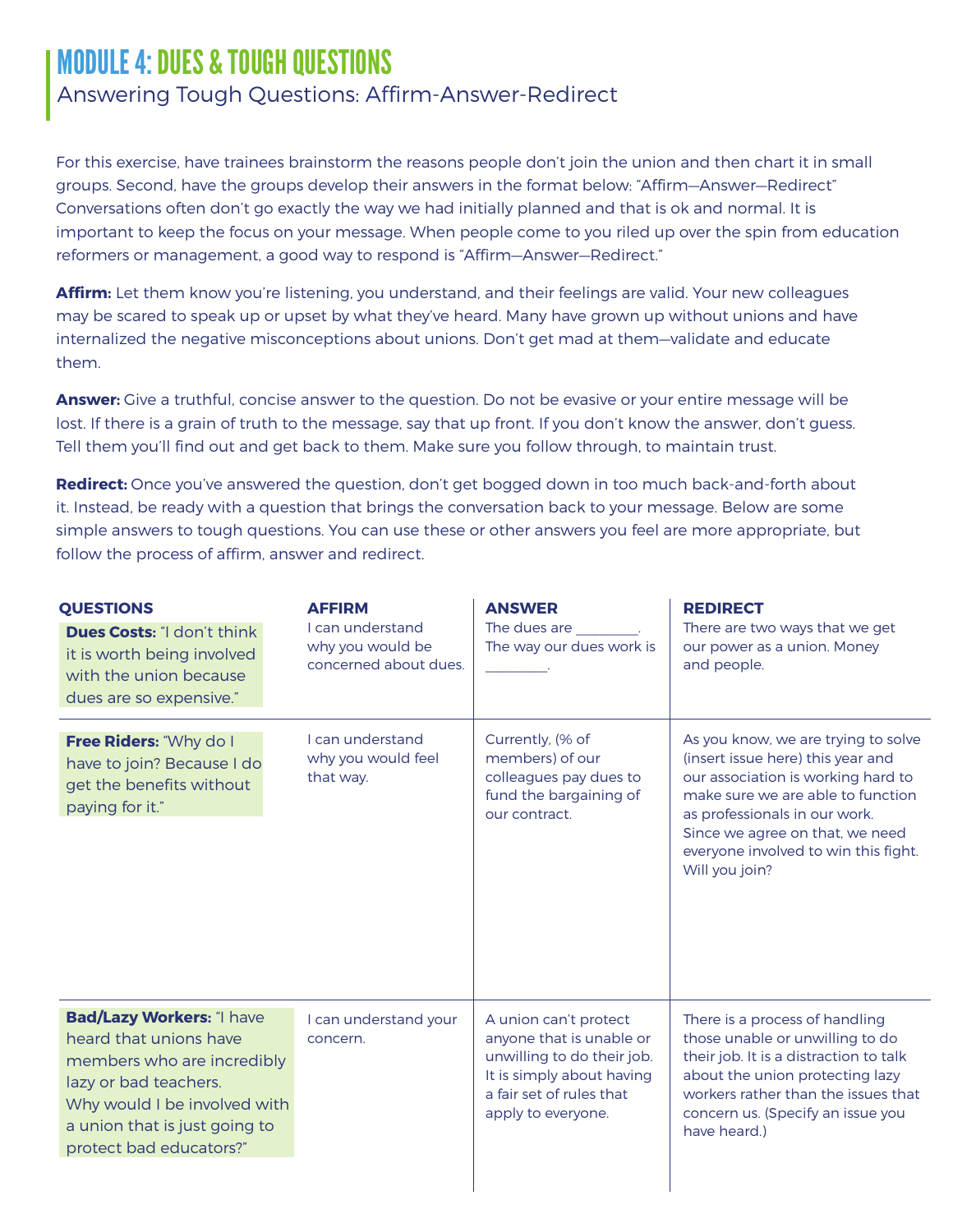## MODULE 4: DUES & TOUGH QUESTIONS

## Answering Tough Questions: Affirm-Answer-Redirect continued

| I can understand<br>The only time there<br>The superintendent understands<br><b>Strikes: "My</b><br>is a strike is when an<br>why you would be<br>that you can negotiate good<br>superintendent told me<br>concerned. Nobody<br>overwhelming majority<br>contracts every year, even without<br>the only weapon that<br>of your co-workers vote<br>a strike. They want to talk about<br>ever wants to go on<br>the union has to get<br>strikes instead of the issues that<br>strike.<br>to go on strike. Only you<br>good agreements is to<br>and your co-workers can<br>concern you. (Specify their issue).<br>go on strike."<br>make this decision.<br>I can understand your<br>There have been years<br>Teachers get involved in their<br>Self-Interested: "I have<br>of attempts to discredit<br>unions because they do care and<br>concern.<br>heard that teacher<br>educators. Human<br>unions care more about<br>beings sometimes make<br>themselves than their<br>mistakes, but no teacher<br>students. I care about<br>got into this profession<br>strong unions actually produce<br>the kids, I'm not selfish."<br>for the fame or fortune.<br>When educators come together<br>schools, they are able to push for<br>more school funding, adequate<br>resources for struggling children,<br>and state assessments that<br><b>Too Political/Liberal:</b><br>That's a completely<br>Because every decision<br>about public schools<br>valid feeling.<br>"The association should<br>is made by elected<br>stay out of politics. I'm<br>officials, we do endorse<br>a Republican, not a<br>candidates and get<br>Democrat."<br>involved in many political<br>issues at the federal.<br>state, and local level.<br>for education. | <b>QUESTIONS</b><br><b>Futility</b> "Why should<br>I be involved with the<br>union? The union can't<br>do anything about<br>classroom size." | <b>AFFIRM</b><br>I can understand your<br>concern. Classroom<br>size can be a<br>challenging issue to<br>address. | <b>ANSWER</b><br>In fact, union members<br>have been able to get<br>classroom size language<br>into many of their<br>contracts. | <b>REDIRECT</b><br>Right now that is a decision that<br>is solely up to management. As a<br>union if we fight together we can<br>have a voice in decisions around<br>classroom size. We deserve to be a<br>part of the process.                                               |
|---------------------------------------------------------------------------------------------------------------------------------------------------------------------------------------------------------------------------------------------------------------------------------------------------------------------------------------------------------------------------------------------------------------------------------------------------------------------------------------------------------------------------------------------------------------------------------------------------------------------------------------------------------------------------------------------------------------------------------------------------------------------------------------------------------------------------------------------------------------------------------------------------------------------------------------------------------------------------------------------------------------------------------------------------------------------------------------------------------------------------------------------------------------------------------------------------------------------------------------------------------------------------------------------------------------------------------------------------------------------------------------------------------------------------------------------------------------------------------------------------------------------------------------------------------------------------------------------------------------------------------------------------------------------------------------------------------------------------------------|----------------------------------------------------------------------------------------------------------------------------------------------|-------------------------------------------------------------------------------------------------------------------|---------------------------------------------------------------------------------------------------------------------------------|-------------------------------------------------------------------------------------------------------------------------------------------------------------------------------------------------------------------------------------------------------------------------------|
|                                                                                                                                                                                                                                                                                                                                                                                                                                                                                                                                                                                                                                                                                                                                                                                                                                                                                                                                                                                                                                                                                                                                                                                                                                                                                                                                                                                                                                                                                                                                                                                                                                                                                                                                       |                                                                                                                                              |                                                                                                                   |                                                                                                                                 |                                                                                                                                                                                                                                                                               |
|                                                                                                                                                                                                                                                                                                                                                                                                                                                                                                                                                                                                                                                                                                                                                                                                                                                                                                                                                                                                                                                                                                                                                                                                                                                                                                                                                                                                                                                                                                                                                                                                                                                                                                                                       |                                                                                                                                              |                                                                                                                   |                                                                                                                                 | know that their working conditions<br>affect the ability for their students<br>to learn. States and countries with<br>higher student achievement results.<br>and act as a strong voice for public<br>measure genuine student progress<br>rather than good test-taking skills. |
| 14   Training Template                                                                                                                                                                                                                                                                                                                                                                                                                                                                                                                                                                                                                                                                                                                                                                                                                                                                                                                                                                                                                                                                                                                                                                                                                                                                                                                                                                                                                                                                                                                                                                                                                                                                                                                |                                                                                                                                              |                                                                                                                   |                                                                                                                                 | However, these decisions are made<br>by members and any endorsement<br>is based on a candidate's support of<br>public education and educators. We<br>also legally can't use member dues<br>dollars for PACs and you are free to<br>support whomever you think is best         |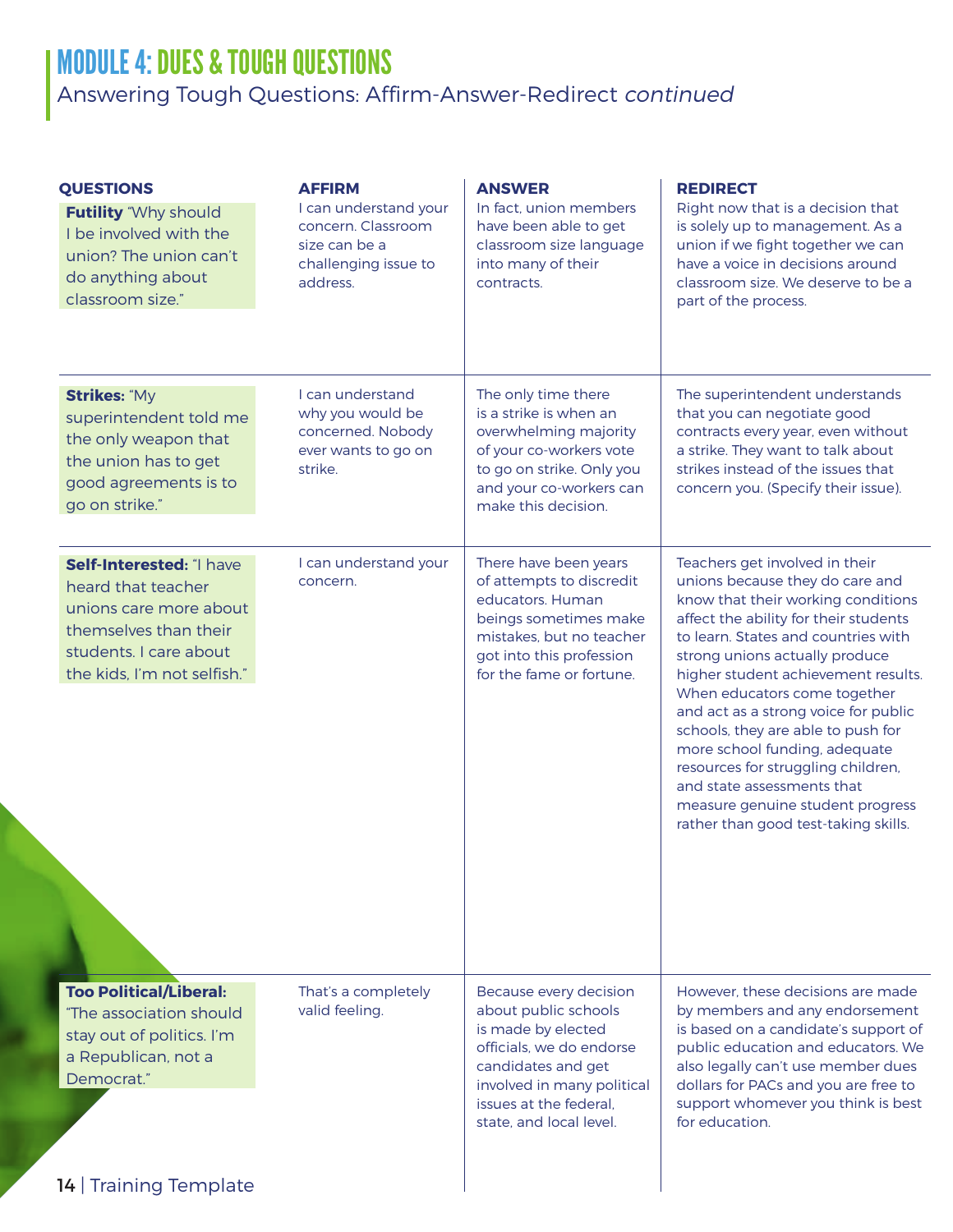## MODULE 5: MAPPING Basic Mapping: Learning the System

Mapping is done by assigning each person a color depending on what you know about them. The colors will help you see where to prioritize your conversations and relationship building.

| <b>Blue</b> | <b>Current Members</b><br>$\bullet$                                                                                                                                                                                                                               |
|-------------|-------------------------------------------------------------------------------------------------------------------------------------------------------------------------------------------------------------------------------------------------------------------|
| Green       | Have said they'll join but never followed through.<br>May take one or two 1 on 1s.<br>$\bullet$<br>Should be fairly easy to sign.<br>$\bullet$                                                                                                                    |
|             | Very few of your potential members are likely to fall in this category<br>$\bullet$                                                                                                                                                                               |
| Yellow      | New hires, unknowns, people who say dues are too high.<br>$\bullet$<br>May take several 1 on 1s.<br>$\bullet$<br>You will spend most of your time with this group building relationships.<br>$\bullet$<br><b>Majority of your potential members.</b><br>$\bullet$ |
| Red         | These are those who have been vocal about not being a member and like<br>$\bullet$<br>to engage people in debates about the Association.<br>Should be very few people.<br>$\bullet$                                                                               |

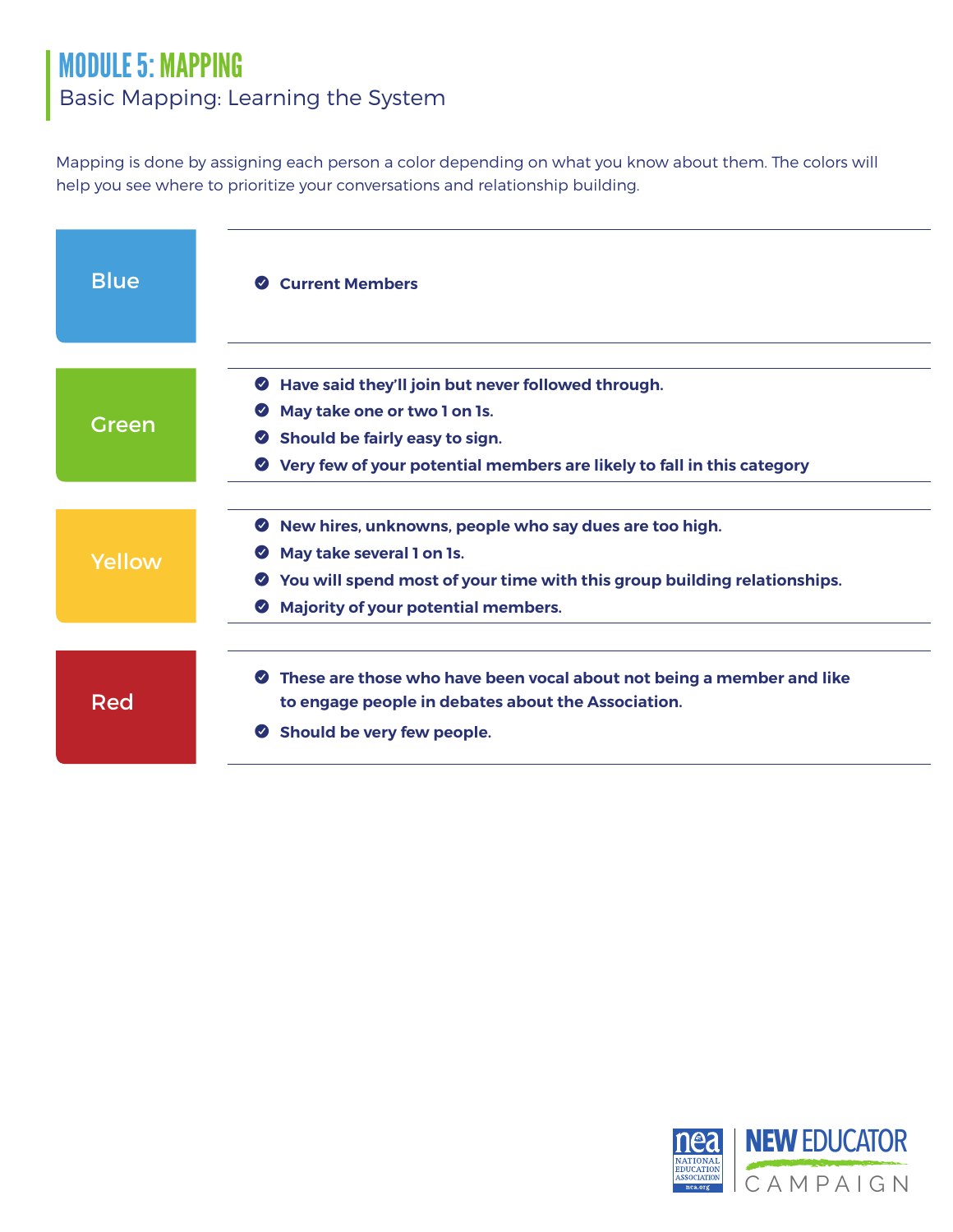## MODULE 5: MAPPING Basic Mapping on the Mapping Roster

#### **STEPS**

- 1. Obtain a copy of your mapping roster by worksite.
- 2. Check over the roster for your worksite and add any staff not listed. You should alert the membership chair or president of any changes.
- 3. For each potential member, you should write down their job title under grade level/department.
- 4. Then for each potential member, write down everything you know about them including:
	- a. How many years they've been in the district
	- b. Issues they have with the district
	- c. Why they won't join, who has asked them to join, your relationship with them
	- d. Who they're close to at the worksite
	- e. What you know about their life outside of school (i.e. husband's job, number of children, stresses outside the school)
	- f. Any other tidbits that you know about them.
- 5. Once you have written notes for each potential member, use color coding (refer to previous page) to highlight each potential member.
- 6. For each potential member, assign a current member who has a relationship with him/her so that they can be the point of contact for the potential member.

| <b>Local</b><br><b>Name</b>                    | <b>Member</b><br>ID | <b>Name</b>           | <b>Member</b><br><b>Type</b> | <b>Grade</b><br>Level/<br>Dept. | <b>Estimated</b><br><b>Generation</b> | <b>Athletic</b><br><b>Coach</b><br><b>Generation</b>                                     | <b>What we</b><br>know about<br>them | Org./<br><b>Contact</b> |  |
|------------------------------------------------|---------------------|-----------------------|------------------------------|---------------------------------|---------------------------------------|------------------------------------------------------------------------------------------|--------------------------------------|-------------------------|--|
| <b>Sioux Falls</b><br>Education<br>Association | 1565665             | David<br><b>Brown</b> |                              | Potential<br>Member             |                                       | <b>Baby</b><br><b>Boomer</b><br><b>Generation X</b><br><b>Generation Y</b><br>Millennial | Yes / No                             |                         |  |
|                                                | 1226598             | Jane<br><b>Jones</b>  |                              | Potential<br>Member             |                                       | <b>Baby</b><br><b>Boomer</b><br><b>Generation X</b><br><b>Generation Y</b><br>Millennial |                                      |                         |  |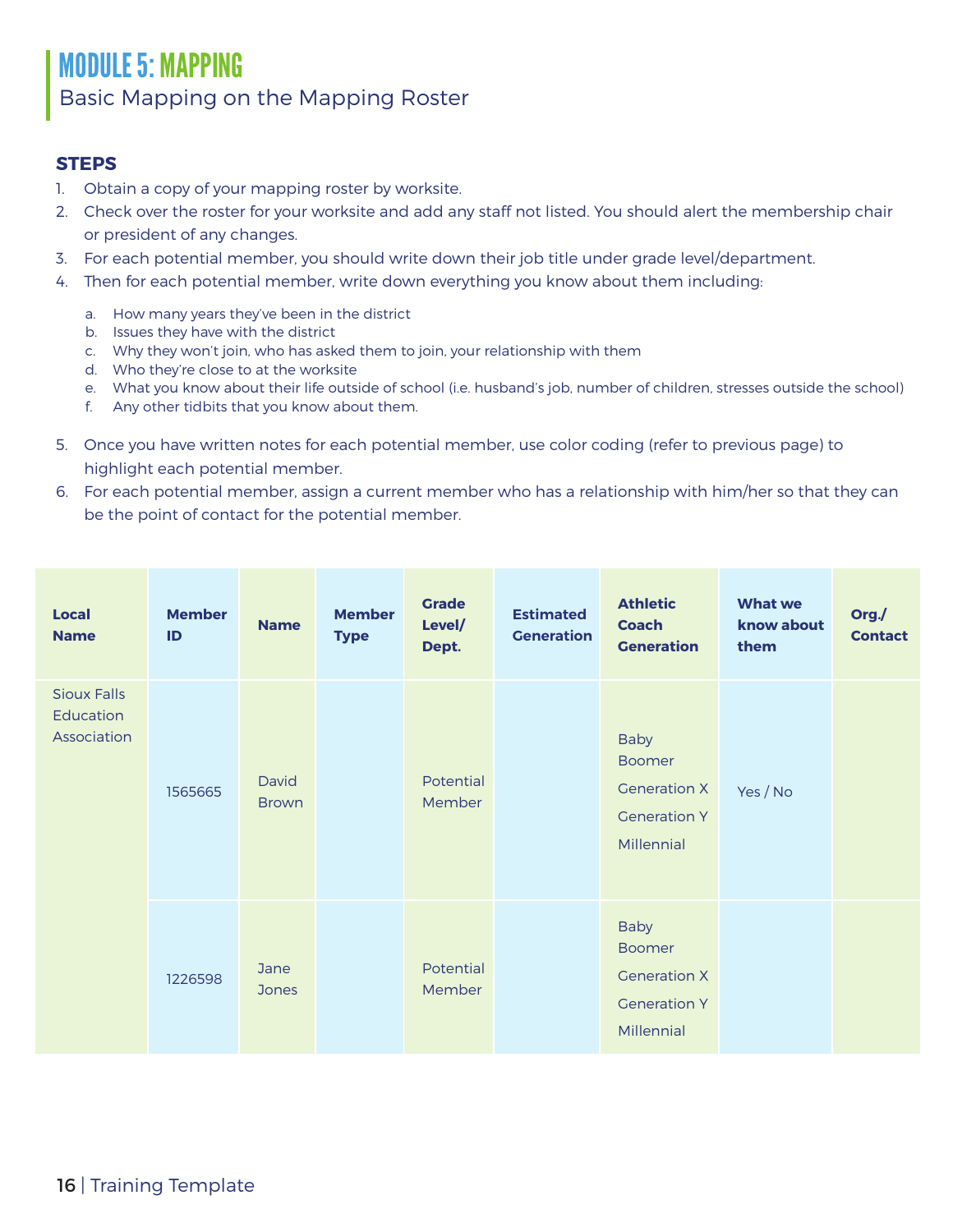## MODULE 5: MAPPING Advanced Mapping: Connections & Trends

Now that you've prioritized your potential members and are starting to see your membership increase, it's time to take your mapping deeper. This approach also works for visual learners.

#### **STEPS**

- 1. You're going to need a map of your worksite (if your worksite isn't just one place i.e. bus drivers, use a chart).
- 2. On your map, write down each member's name, and highlight his/her name with the same color you used on your roster.
- 3. Current members should be highlighted in blue, and those members who are strong leaders should be circled.
- 4. Once you have your map and chart highlighted, look for trends:
	- a. Is one area full of yellow potential members?
	- b. Is one department strong in membership and another low?
	- c. Are any of your members people who get to see most of the workforce (i.e. special education teachers, specials teachers, librarians, district maintenance workers)? Think about how to get these members to be leaders.
- 5. On your roster, look for trends. Mark the columns for "Estimated Generation" and "Athletic Coach".
	- a. Are all your coaches yellow? Why do you think this is? Have you developed a plan to work on coaches?
	- b. Are all your baby boomers blue and your millennials yellow? How are you reaching out to millennials?
- 6. Next, look at the notes you wrote down. Do you see any trends there?
- 7. For units that include shift work or many non-classroom ESP positions, the next step to advance mapping can be charting based on schedules.

#### Mapping Reminders

- Y Rosters, maps, and charts should not be shared outside of those actively building the plan for membership (i.e. officers, UDs, membership chair, ARs).
- Y Mapping is only useful as long as it is accurate. Set aside 10- 15 minutes each AR meeting to check the mapping data and update as needed. Talk about challenges and see if there are connections elsewhere that can assist.
- Celebrate your successes!

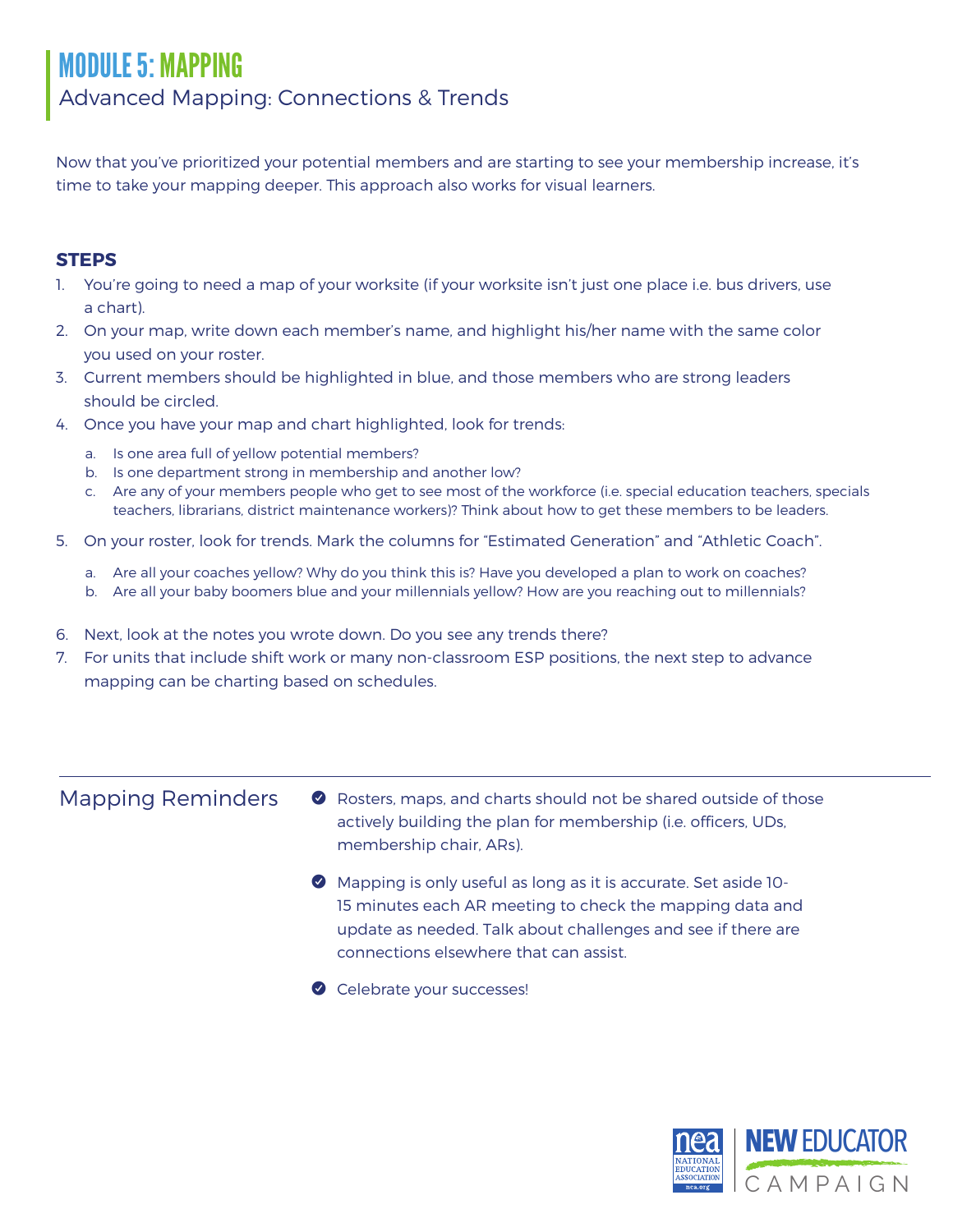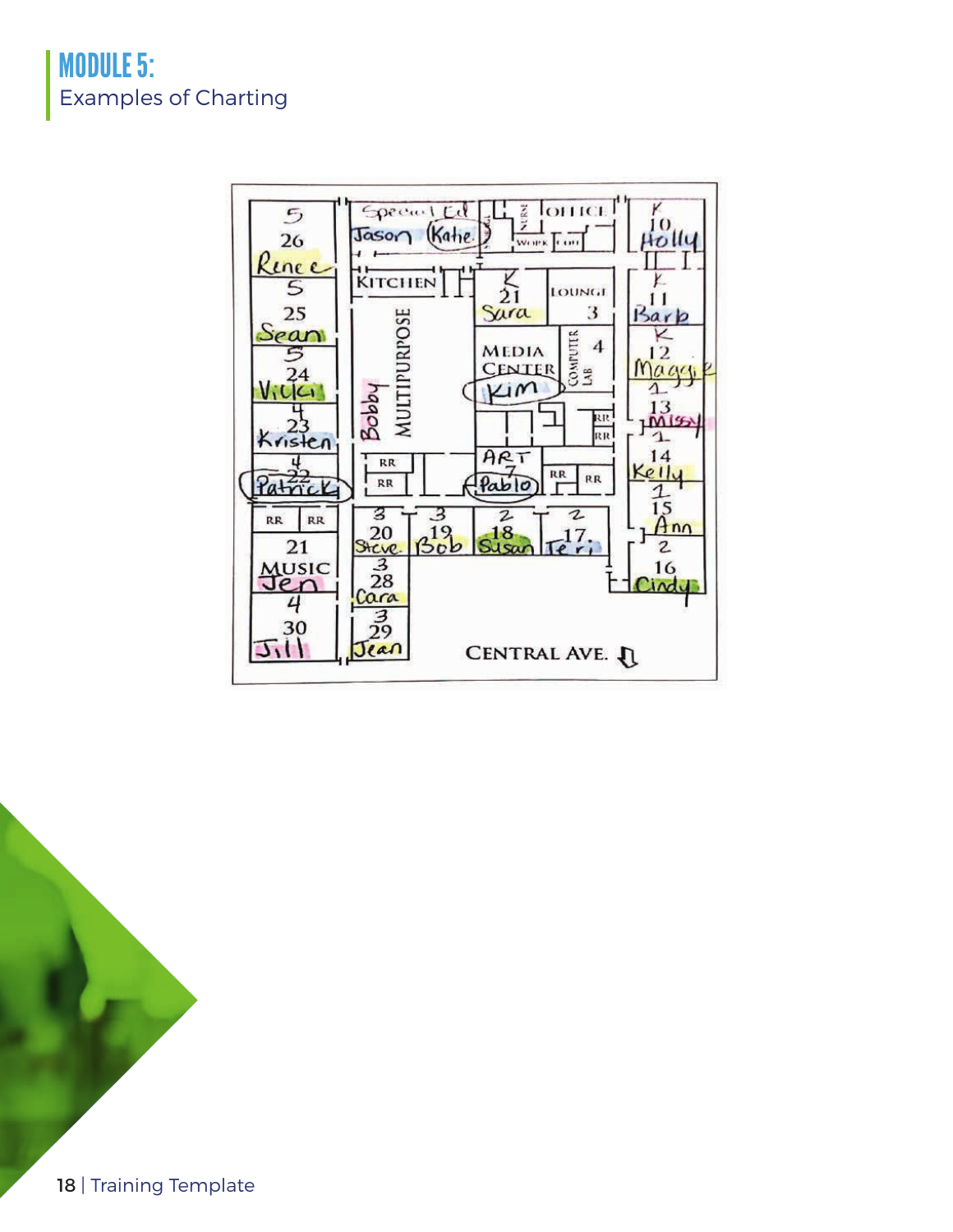# NOTES